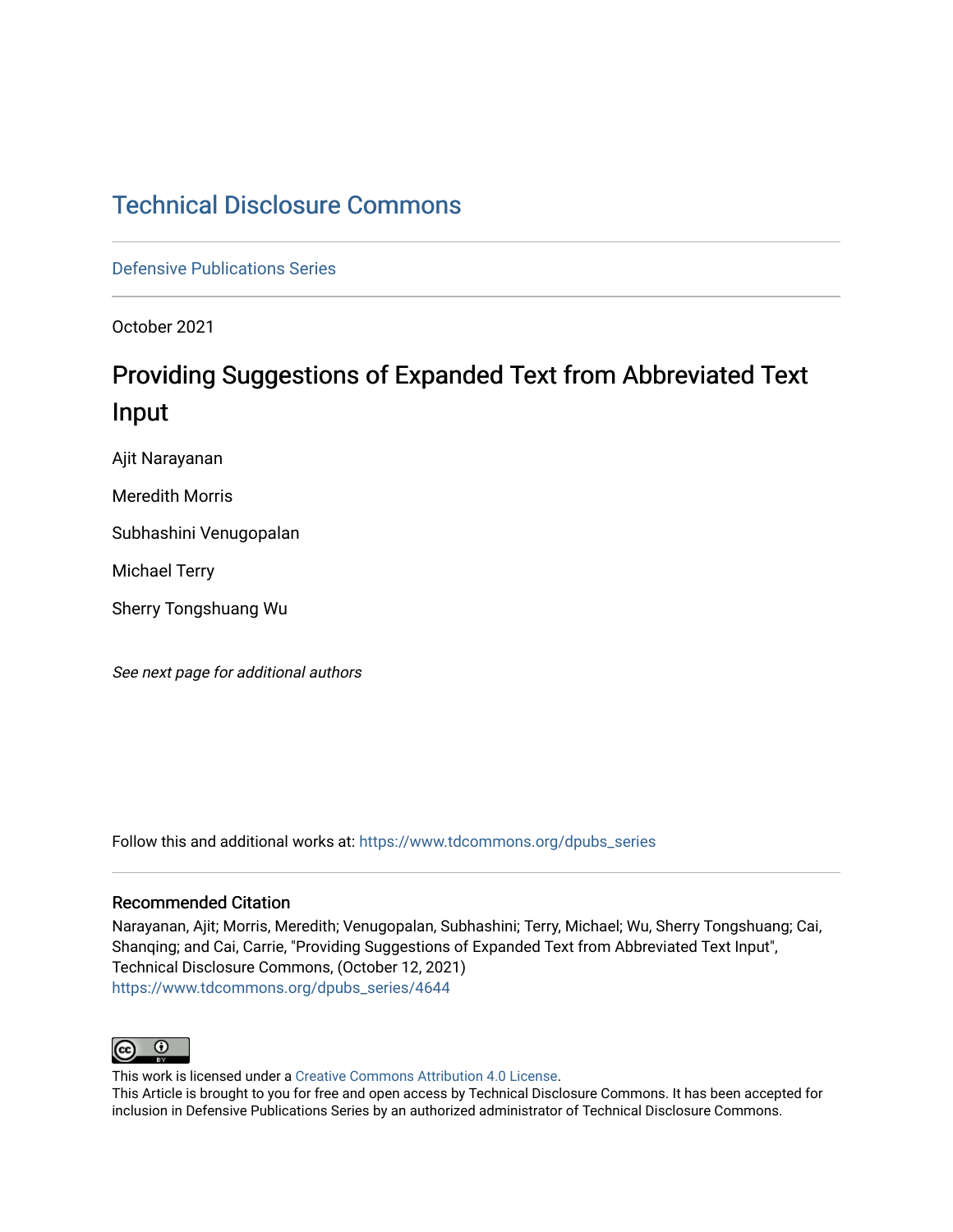# Inventor(s)

Ajit Narayanan, Meredith Morris, Subhashini Venugopalan, Michael Terry, Sherry Tongshuang Wu, Shanqing Cai, and Carrie Cai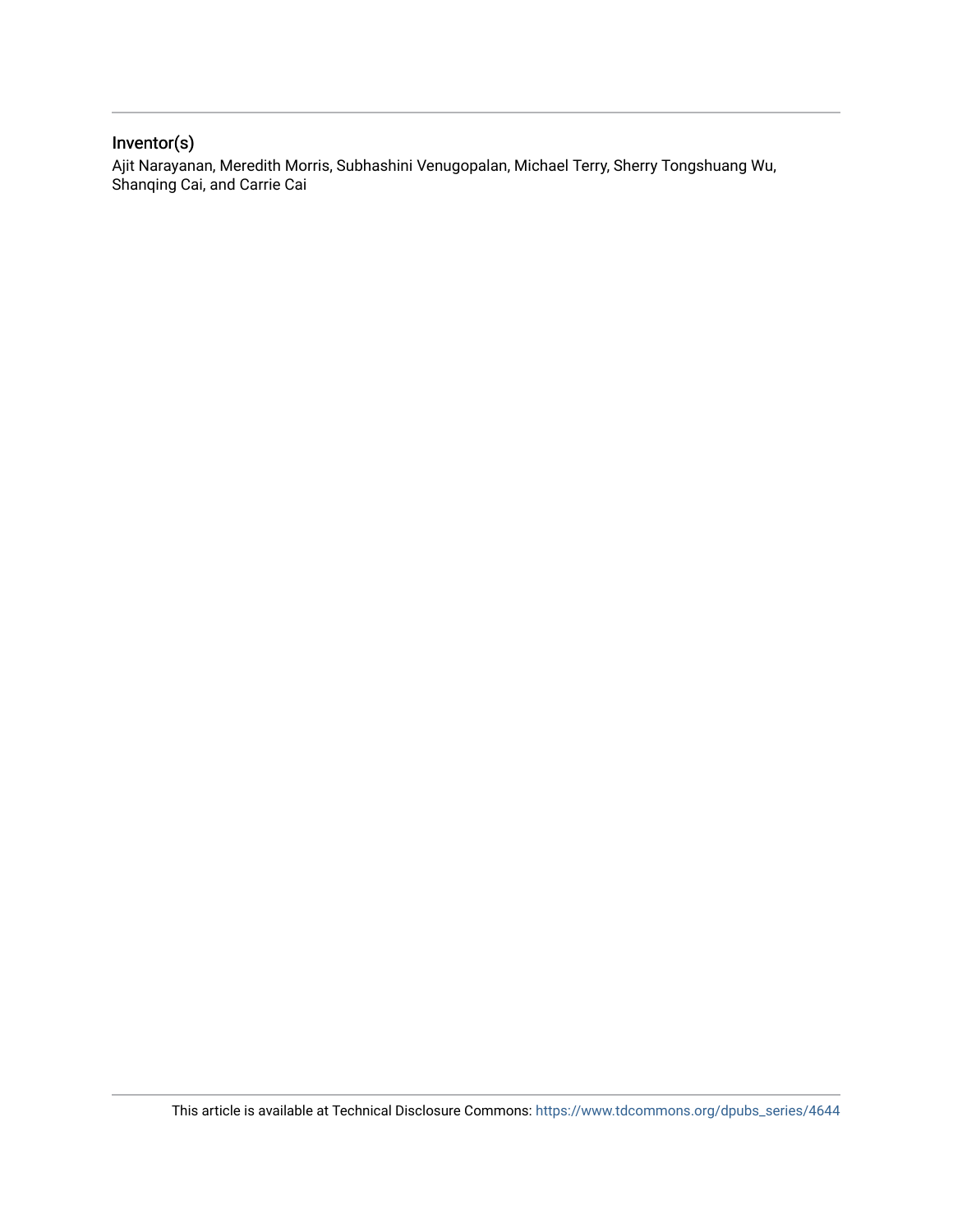# **Providing Suggestions of Expanded Text from Abbreviated Text Input** ABSTRACT

This disclosure describes techniques to provide suggestions of expanded text from abbreviated or compressed text that has been input by a user. A language model is used to determine and present the most likely full words and phrases that match user intent based on the user's abbreviated text input, such as the first letter of each word of a phrase and/or omission of one or more words of the phrase. The described techniques can greatly improve speed of text entry to devices via a keyboard or other input modality.

## **KEYWORDS**

- Text prediction
- Text completion
- Text suggestion
- Autocomplete
- Virtual keyboard
- Abbreviation expansion
- Accelerated text entry
- Language model

## **BACKGROUND**

Text entry can benefit from word suggestions or predictions (also referred to as text completion). Many software-based input methods such as those on mobile devices with onscreen keyboards have word suggestion systems built-in. Language models take user typed context as input to make suggestions for completions of input text or subsequent words and phrases. Keyboard word suggestion systems can provide next word predictions, word auto-correction,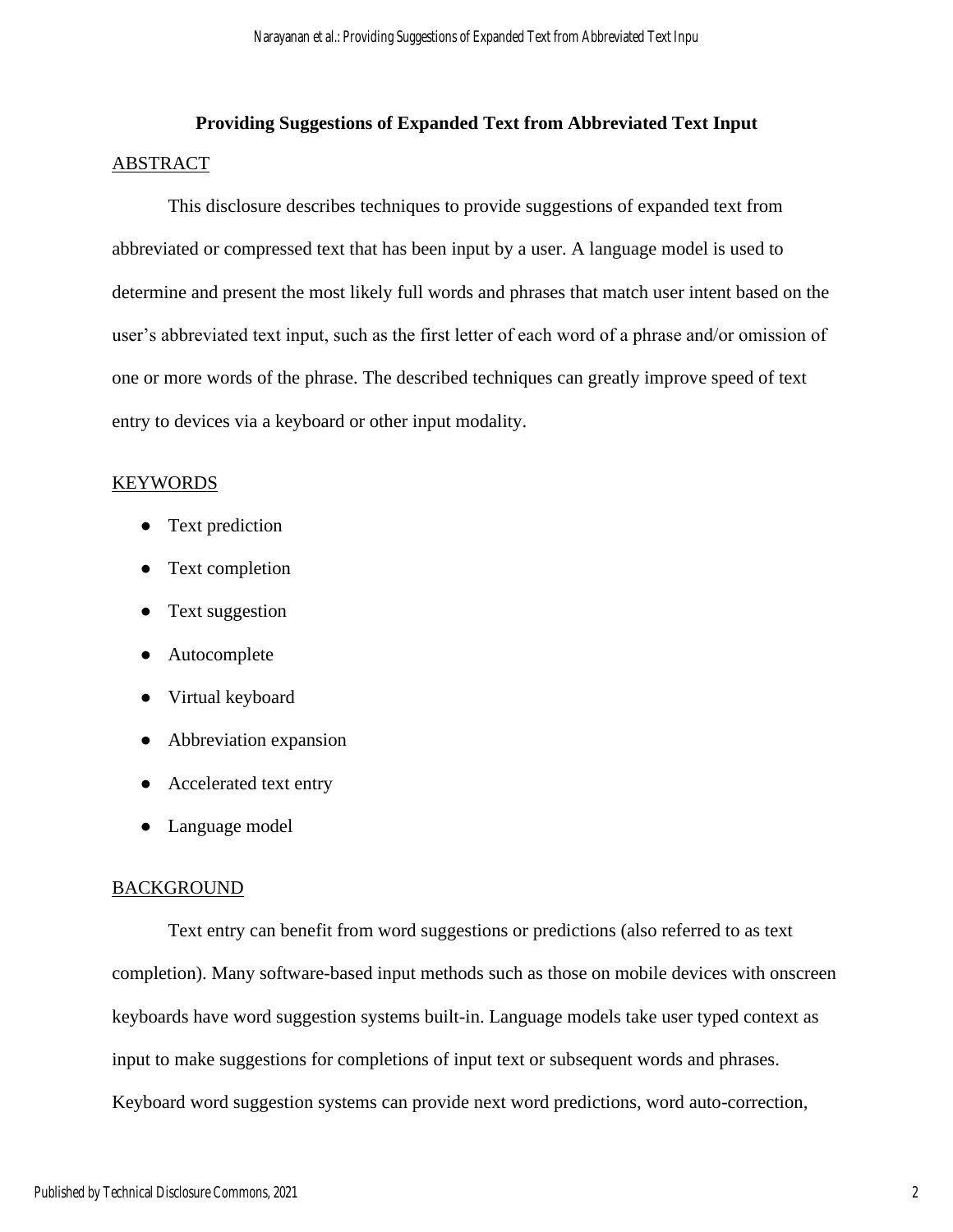word completion, next sentence response, next-word or next-phrase prediction, and next sentence prediction. These systems can significantly improve typing speed. While existing word suggestion methods are capable of improving text entry speed, they are based on full words that have been typed by the user, and expect the user to enter characters to form full words and/or complete phrases. This imposes an upper limit on the rate improvement in typed input that can be achieved.

#### **DESCRIPTION**

This disclosure describes techniques for presenting suggested expanded text (words and phrases) to a user based on input text in abbreviated form (e.g., compressed form). Instead of typing characters to compose full words, a user can type abbreviations of entire phrases or sentences. For example, the abbreviated text input can include the first character or multiple characters of each word in a phrase, a subset of the words of a complete phrase, a partial mix of characters and words, and/or variants thereof. Described techniques generate multiple suggestions that each expands the abbreviated input into a full phrase possibly intended by the user. Large language models (LLMs) that are tuned on conversations can be used to generate suggestions.

By inputting abbreviated text input and selecting from relevant expanded text suggestions for that input, a user can significantly increase the speed of typed input compared to inputting full words and/or complete phrases. Typing in abbreviations and other compressed input can provide dramatic savings in keystrokes, which can benefit the speed of text entry from keyboard interfaces and other input devices such as augmentative and alternative communication (AAC) devices for users with disabilities. For example, the speed of communication is often determined by the rate of text entry. Described techniques allow communication at a rate fast enough for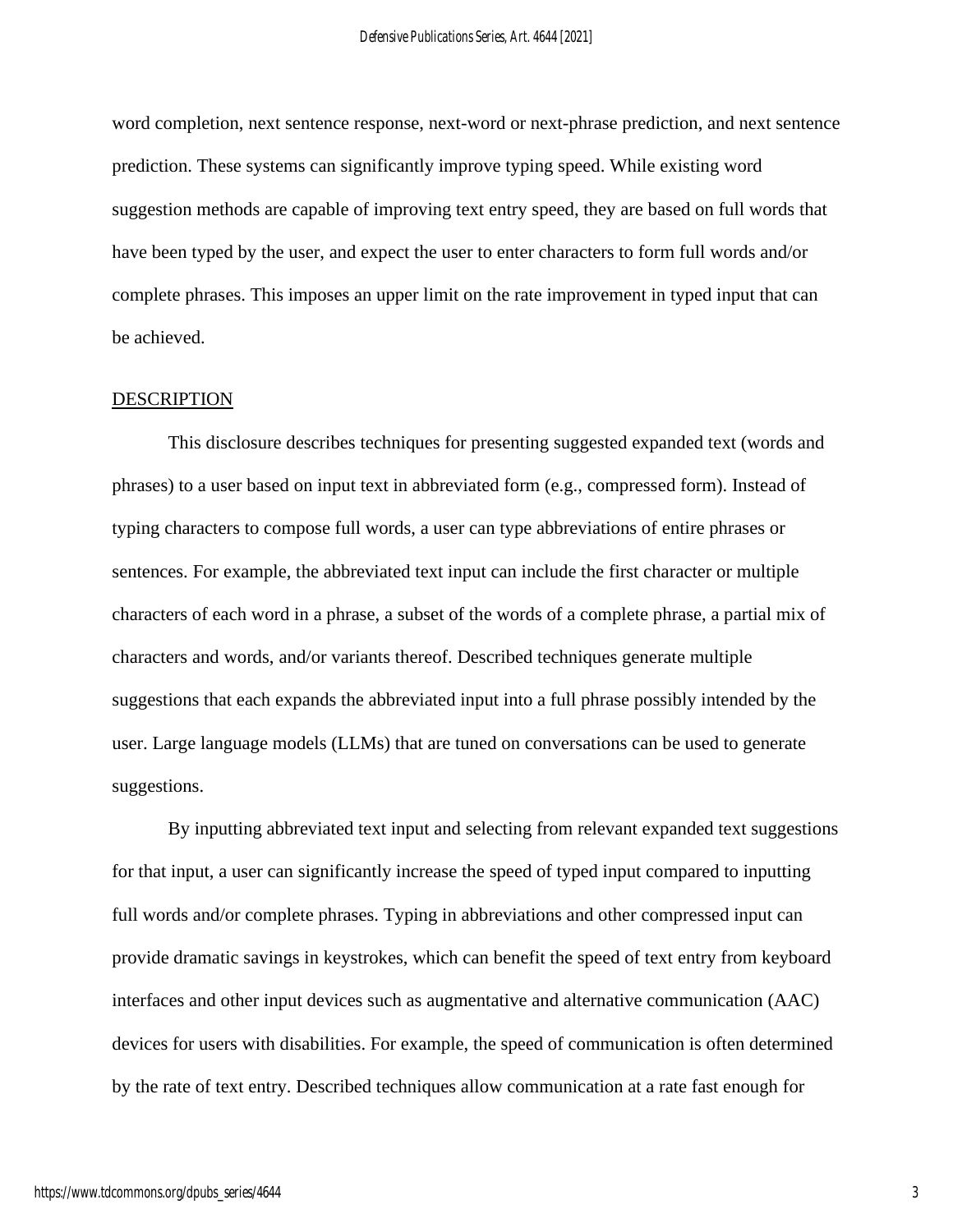natural, real-time conversation by allowing the user to input a highly compressed form of text input to a device that intelligently expands the input into a complete phrase or sentence that can be used in a communication process such as a chat conversation or presentation, or in other processes.



**Fig. 1: System for providing expanded text suggestions for abbreviated user input**

Fig. 1 shows an example of a system to perform described techniques to provide expanded text suggestions for abbreviated user text input. The system can be implemented on a device (100) such as a desktop or laptop computer, portable user device (e.g., a smartphone), server device, etc. The user is provided with options to enable or disable described techniques for determining text suggestions, and can permit specific types of data to be utilized and can deny use of other types of data.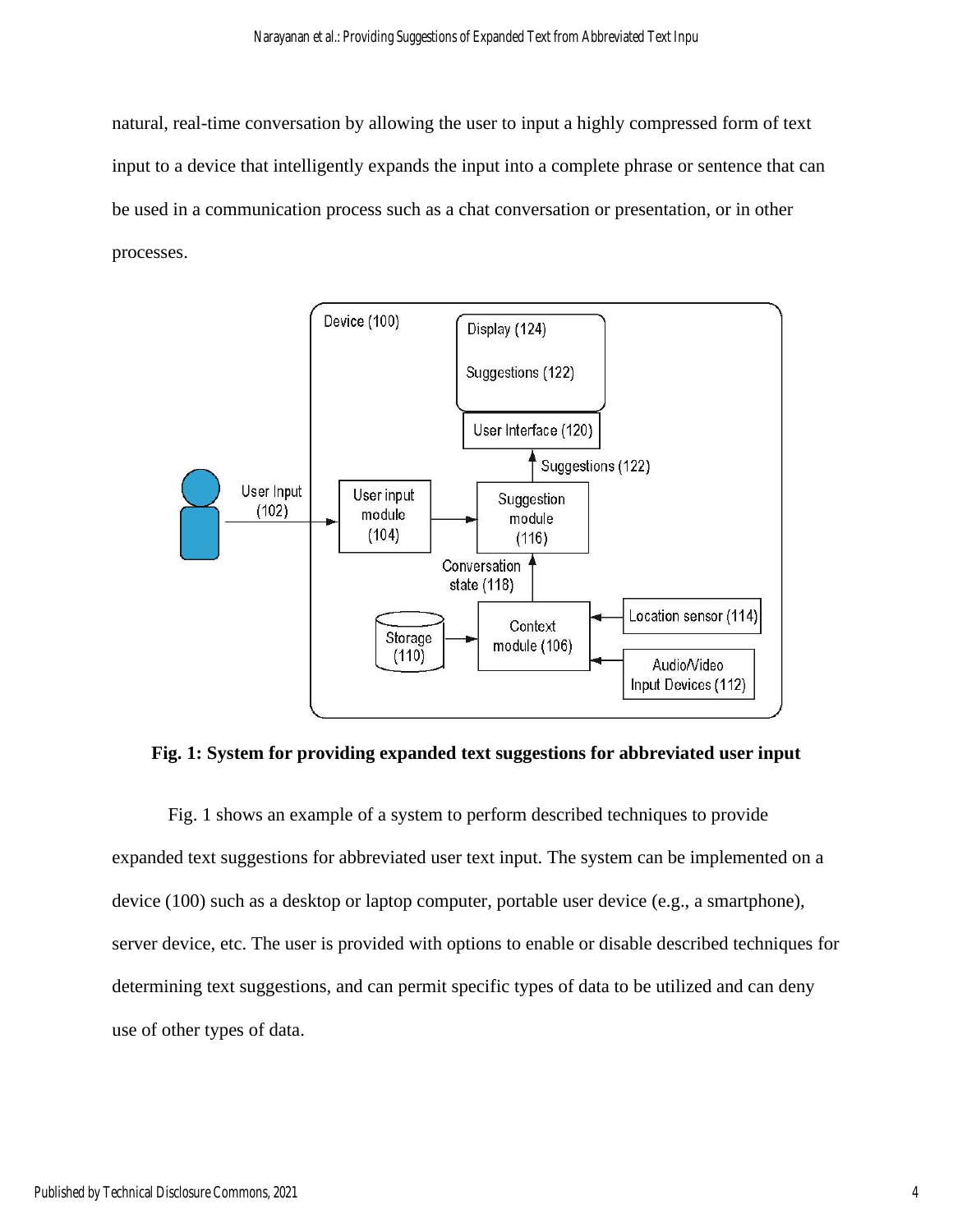User input module (104) receives input (102) from a user and transforms the input to an equivalent of text input provided by keystrokes (or key selections) on a keyboard. In some examples, the input may be provided by the user during a conversation with one or more other users, e.g., a text chat via user devices, or the input can be provided in other contexts. Input can be provided by the user via one or more different input modalities, such as physical keyboard, input device such as mouse, trackball, trackpad, etc., touchscreen, a microphone capturing voice or speech input, systems controlled by eye-gaze, facial gestures, smart glasses, wearable computers, brain computer interfaces, etc. These systems can be used in general-purpose computing devices and/or used to provide accessibility for people with disabilities.

The user input module receives an abbreviated (compressed) form of input that is incomplete, e.g., has omitted characters and/or words from the complete text that the user would like to communicate. In some examples, the input characters can be only the first character of each word of the complete text. In some cases, the input characters can be multiple characters in one or more words, e.g., consecutive or separated characters in the word (e.g., "child" abbreviated as "ch", or "alaska" abbreviated as "ak"). In further examples, the abbreviated input can omit one or more entire words from a phrase or sentence (e.g., "No, the weather is too gloomy" abbreviated as "weather gloomy"). Some abbreviated input may omit punctuation, and such punctuation can be included in complete words or sentences suggested by the system. Some abbreviated input can omit capitalized letters. For example, some systems can interpret a capital letter in the input to indicate capitalization of a suggested completed word.

Furthermore, the input may include some words that have omitted characters and other words that are complete. For example, the user input may be "od,irhtvstonehenge", where the first eight characters indicate "one day, I really hope to visit" and the word "stonehenge" is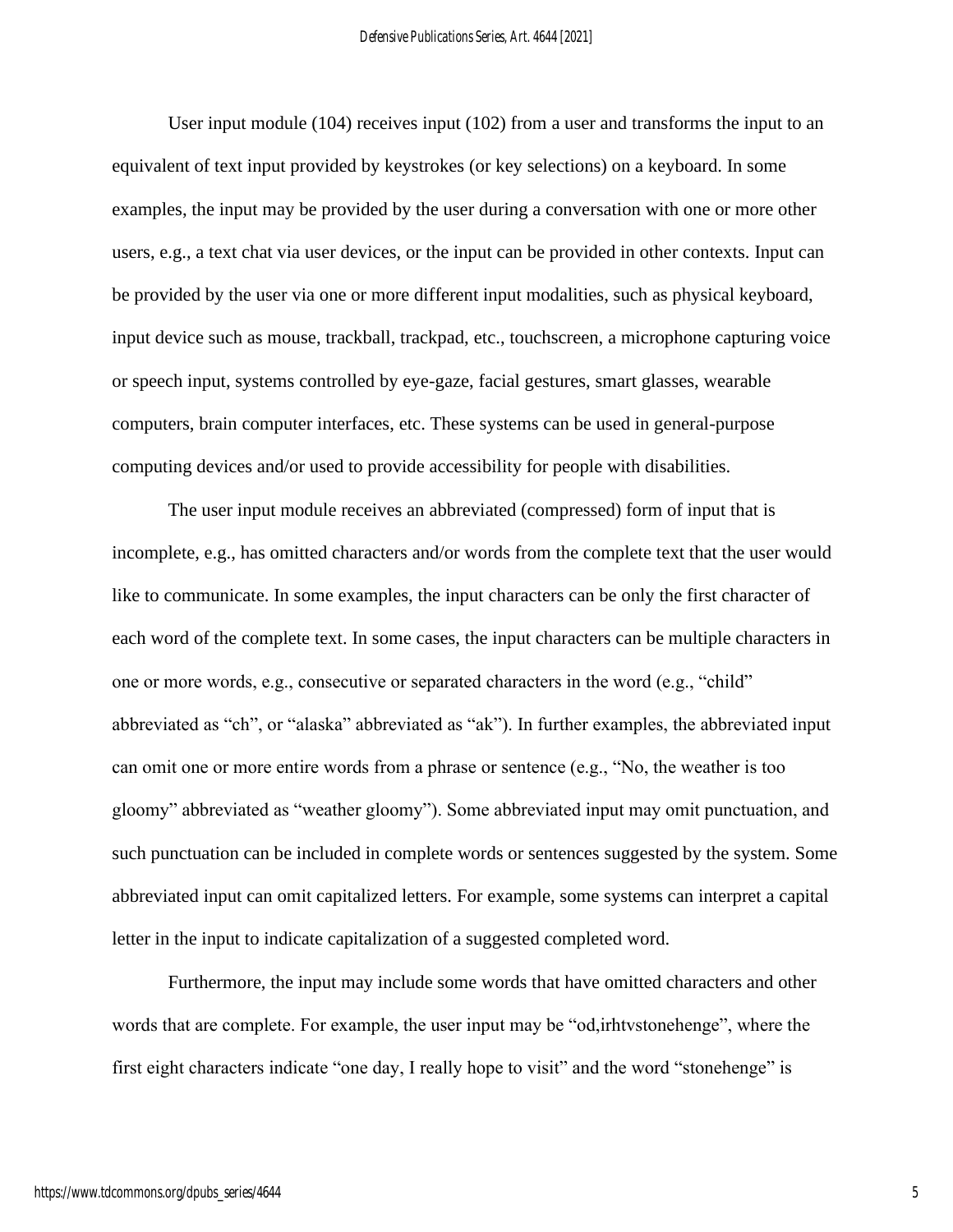retained in the form it is received. This can be useful since the system may not be able to guess the word "stonehenge" from only a first letter "s" due to the numerous other places that could be represented by that letter.

Some systems can allow abbreviations in user input provided using a reduced alphabet. For example, a single symbol can represent a group of letters or characters. In some examples, characters or groups of multiple characters that sound similar to each other can be represented by a single symbol, such as letters "p" and "b" represented with "p", e.g., the abbreviation can be an approximate phonetic abbreviation. This may reduce the time to input such characters and/or reduce the error rate per keystroke. Alternatively, an expanded or larger alphabet than the standard alphabet can be used. In some examples, special characters can represent "ch" or "sh," or particular parts of speech (e.g., nouns, verbs, etc.) can be indicated via capitalization. In further examples, a number can indicate the number of characters following an abbreviated letter, e.g., "s8" can indicate that eight characters follow the letter "s" in the completed word.

A related feature can make optimal use of keyboards by transliterating an input sentence into a different script or different language and can use abbreviations in the transliterated language. For example, to abbreviate text in Chinese or Indic languages, the first letter can be selected from each transliterated English word.

## Context Module

With user consent, a context module (106) gathers various elements of user context and conversation context that can be used to predict expanded text from the user's keystrokes. The context module outputs conversation state data (108) that indicates various determined context elements for the received abbreviated text input.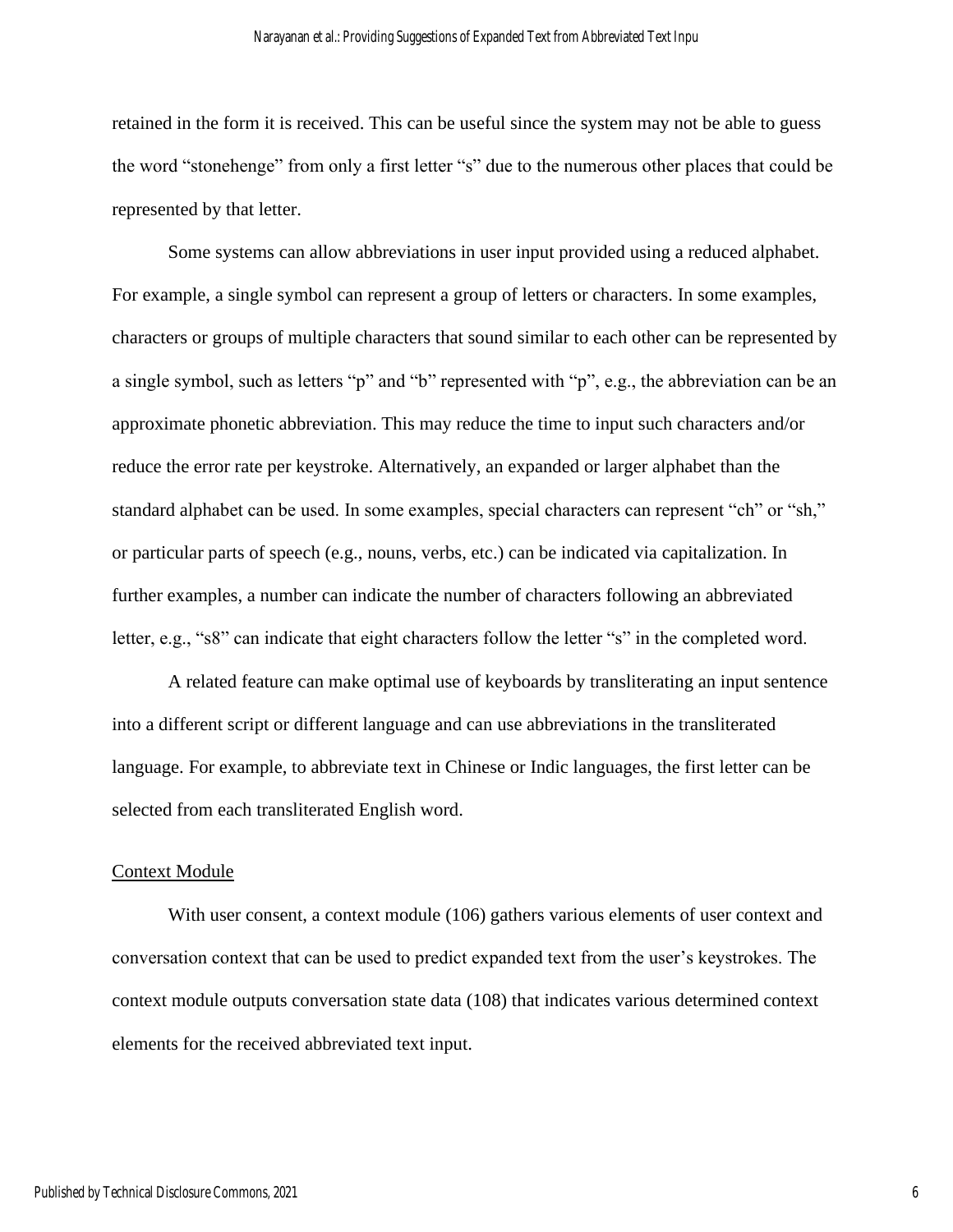For example, the context elements can include previous user input such as messages or other content that has been input by users to user devices in a current or ongoing conversation. For example, a previous message of "What kind of dog do you have?" in the conversation allows a following abbreviated input of "ihagr" to be more readily predicted to be "I have a golden retriever" based on the context or subject indicated by the previous message. With user permission, context elements can also include messages from outside the conversation, e.g., the user's previous conversations, past emails, SMS messages, texts, etc. For example, with user permission, previous messages can be stored in and retrieved from data storage (110).

Context elements can also include, with user permission, audio and video signals obtained from audio/video input devices (112) such as cameras, microphones, etc. that capture voice and images of users participating in the conversation. Voice input can be recognized using automatic speech recognition. Context elements can also include, with user permission, identities of users in a conversation, e.g., detected from captured speech or images. Context elements can also include, with user permission, a current time and/or times of previous user input, current and past geographic locations of the user devices based on data from a location sensor (114) such as a GPS sensor, and any other available signals that can help the system predict a user's intended message and narrow down the possibilities for expanded text suggestions.

Some systems can obtain context elements that indicate a style of communication of the user or users in the conversation. For example, with user permission, a corpus of previous user conversations and emails can be examined to infer a lexicon of words that the user is likely to use more frequently than typical users. Certain collocations of words or phrasal patterns that are idiosyncratic to the user can also be determined. In some systems, a generalized style can be indicated instead of or in addition to a specific style of the user, e.g., by referencing proxy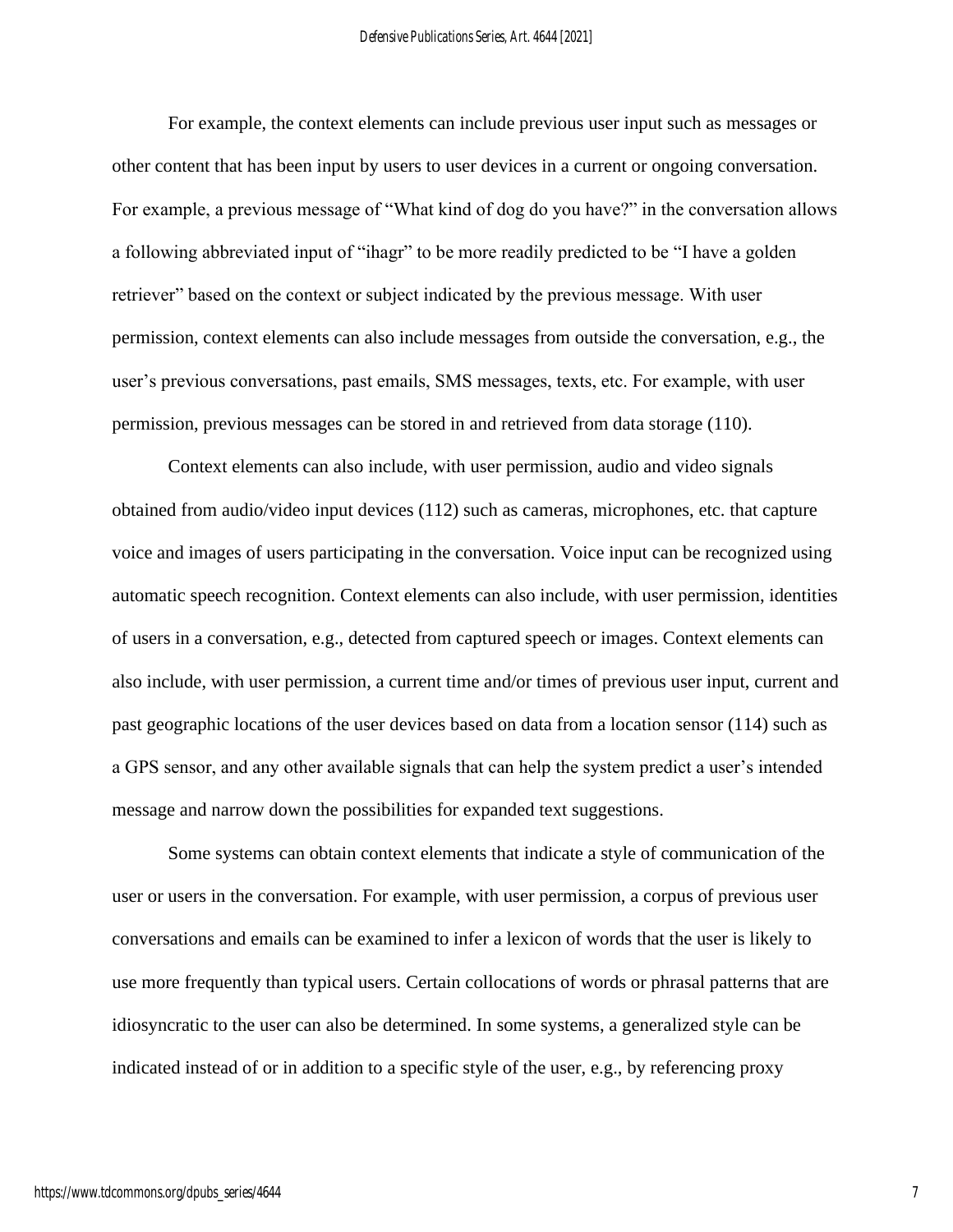corpora. For example, an anonymized corpus of English as spoken by people in the area or country in which the user device is currently located (determined with user permission) can be used to determine a certain usage of language; or an anonymized corpus of emails between software engineers can be similarly used for a user who is a software engineer. In some systems, a formality of the conversation can be used as a context element, where the intended complete text may be different based on the formality. Formality can be based on the communication medium of the conversation, e.g., recognized speech and/or email may be more formal, and text messages are more likely to be less formal and include emojis. Formality can also be based on a recipient of a user message, e.g., a supervisor or a friend.

#### Suggestion Module

A suggestion module (116) receives abbreviated text input from the user input module and also receives the conversation state (118) from the context module. From these inputs, the suggestion module determines suggestions of expanded text that the user is intending to communicate via the abbreviated text input. In some systems, the suggestions can be determined using a language model, e.g., a machine-learning model. For example, a large language model (LLM), e.g., a neural conversational model, can be used to determine suggestions. The LLM is a deep neural network that can have over a hundred billion parameters, trained over billions or trillions of words taken from diverse sources such as dialogs, newspaper articles, books, and web documents. With user permission, training can include context elements from various users, such as example context elements described above. Through training, the LLM develops an emergent property of being able to process contents and meaning of language and related knowledge, which it can apply to expanded text suggestions tasks with high accuracy and sensibility.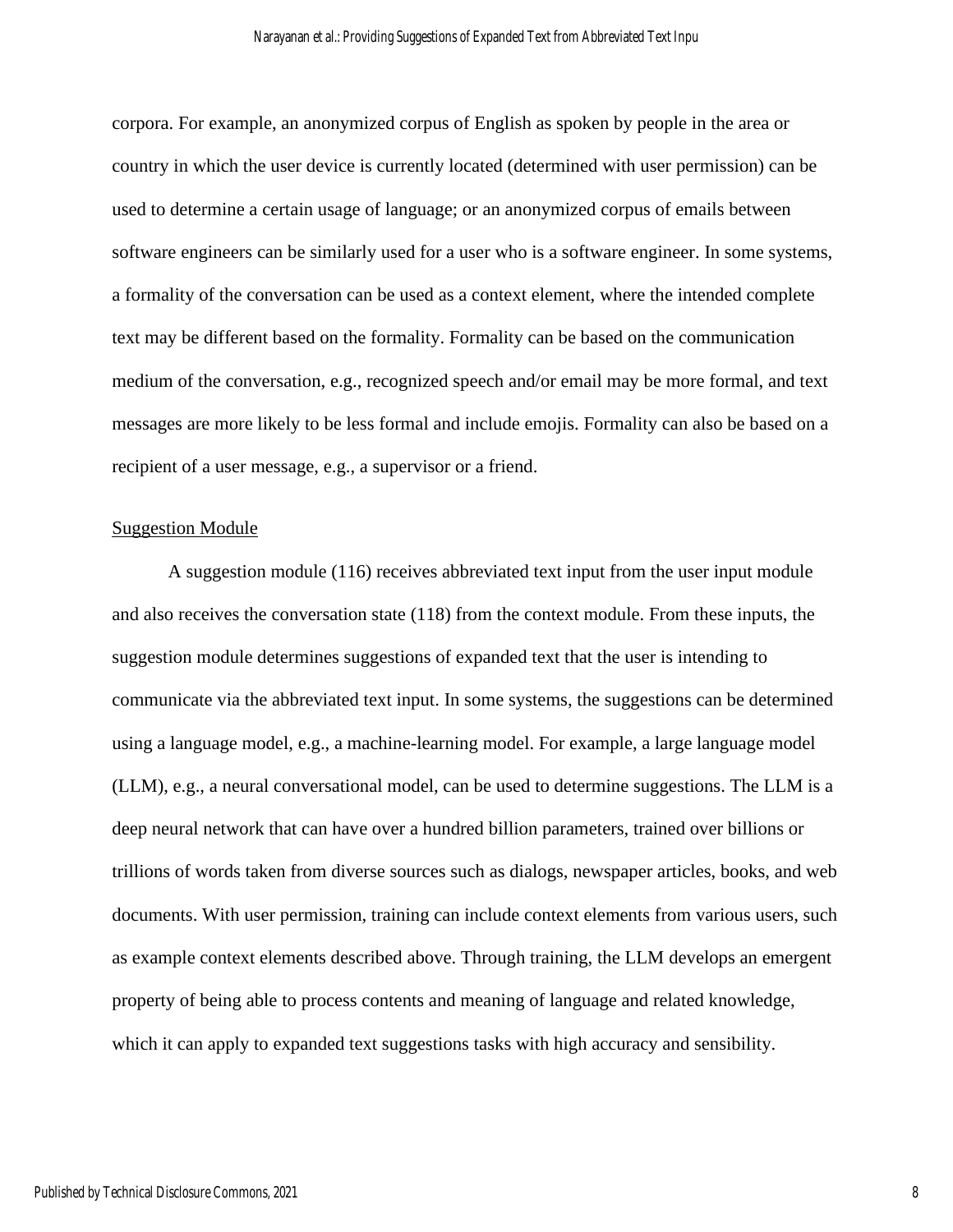To use a LLM to provide expansions for abbreviated input, a technique called prompting can be used to query for text suggestions from the language model. Prompting is a mechanism to direct an LLM to output meaningful suggestions for a particular task, based on either the previous training and no further examples (zero-shot learning) or based on the previous training and a small number of examples (e.g., two to five examples, called few-shot learning). In both cases, the prompts provided to the LLM take the form of natural language.

The suggestion module can operate as follows. First, based on the type of the abbreviation expansion task, a prompt is constructed that includes a description of the task in natural language followed by a small number of examples of the particular abbreviationexpansion task, and finally a given context and the abbreviated text. A temperature parameter is specified to control the randomness of the responses of the LLM. Other parameters of the sampling process include the maximum length of the text output and the number of highest probability (top-K) tokens that are considered at each sampling step. The sampling is based on an autoregressive sampling process in which the output of each sampling step is added to the input for the next step.

Each sampling step is based on the LLM's output logits over a vocabulary. This is made possible due to the task in which the LLM is trained, namely predicting the next token of text based on preceding text. A configurable number of outputs can be sampled from the LLM for a given abbreviation input (e.g., between 128 and 4096). Drawing multiple samples increases the likelihood of obtaining the desired expanded text from an abbreviation and increases the diversity of options for the user to choose from. Some examples of prompts are shown below.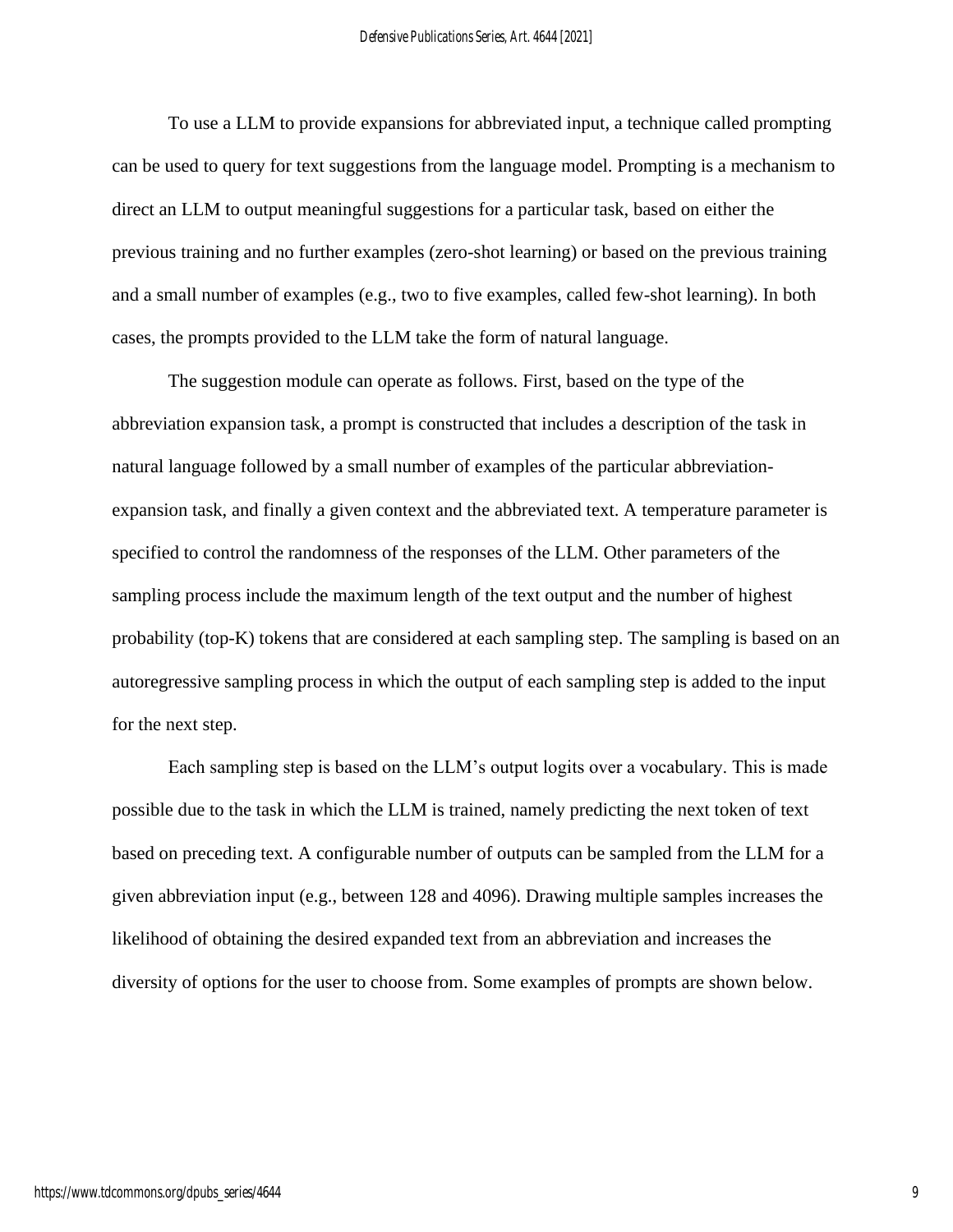| <b>Context:</b>      | {Do you want to walk around the park?}                                    |
|----------------------|---------------------------------------------------------------------------|
| <b>Abbreviation:</b> | $\{n,$ twitg $\}$                                                         |
| <b>Full:</b>         | {No, the weather is too gloomy.}                                          |
|                      | To direct reconstruction from full keywords.                              |
| <b>Context:</b>      | {Do you want to walk around the park?}                                    |
| <b>Abbreviation:</b> | {weather gloomy}                                                          |
| <b>Full:</b>         | {No, the weather is too gloomy.}                                          |
|                      | To direct reconstruction from abbreviations of words mixed with keywords. |
| <b>Context:</b>      | {Do you want to walk around the park?}                                    |
| <b>Shorthand:</b>    | $\{n, \text{twit gloomy}\}\$                                              |
| <b>Full:</b>         | {No, the weather is too gloomy.}                                          |

Several techniques have been proposed for "prompt tuning" for an LLM to produce accurate results, e.g., using a "soft prompt" that is learned by back propagation. These techniques can be used to make the suggestion module more robust.

Some systems can filter the responses generated by the LLM to ensure that the suggestions presented to the user correspond to the input abbreviated text and that non-compliant results are rejected. For example, filtering can ensure that only expansions that contract to an input abbreviation are presented while expansions that do not contract to the abbreviation are discarded. Filtering may be more accurate if the user provides more information to constrain the output text. For example, as described above, in some systems the user may type a number after a letter to identify the number of characters following a character ("s8" for "something"), which can act as a powerful constraint for filtering even if specified for one or two words in the input.

In addition to few- or zero-shot learning, the LLM can be fine-tuned by using a labeled abbreviation-full-phrase dataset to enhance its accuracy at the task. Such datasets can be obtained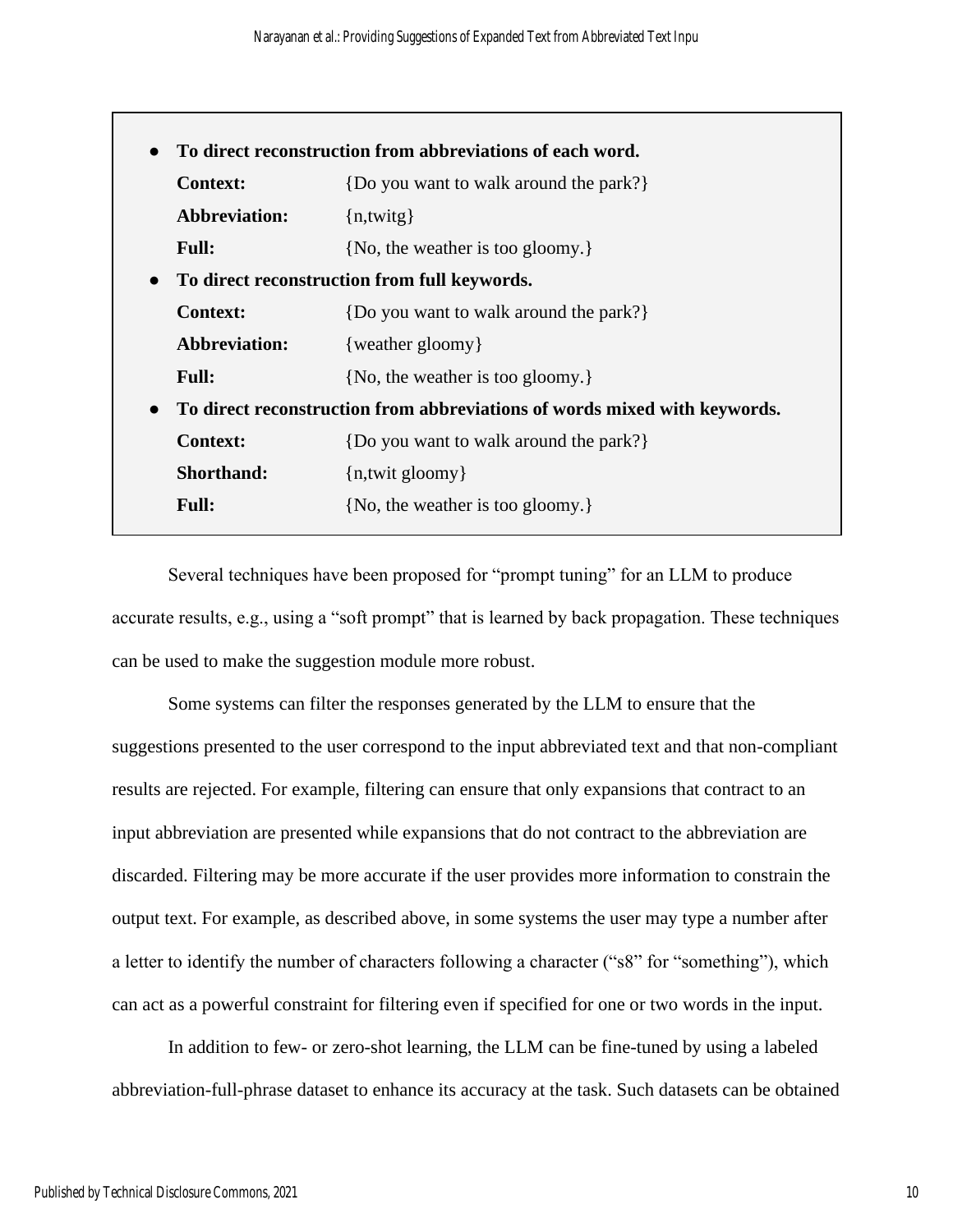from a publicly available conversation dataset or, if user consent is obtained, from the user's own historical conversation records.

Data for tuning the LLM system can be generated for both abbreviations (omitted characters in a word) and elision (omitted words from a phrase), where such data can be synthetically generated from a corpus typical of the user's communication. Abbreviation involves only extracting the first letter of each word. Elision can be performed by removing high-frequency or core words from the sentence, or removing words from a fixed list of stopwords. Combined with prompt-tuning techniques, this can be used to create a representative set of examples from which a high-accuracy system can be created.

Since the LLM is sampled at the decoder stage, the probability (or perplexity) of the suggestion that the LLM is proposing can be estimated. This can be used, for example, to rank suggestions in the order of frequency, so that high-frequency suggestions are presented to the user earlier than other suggestions, saving a user's time and cognitive effort.

Some systems can include error correction and/or error resiliency. Due to the extreme nature of compression of the input, a single keystroke error in specifying abbreviated text could result in a major discrepancy between the suggestion and the correct expanded text. For example, if the user makes a mistake when abbreviating the full text of "when I was a child, I lived in Alaska" by typing "wiwac,idia" (abbreviating "lived" as "d" instead of "l"), the most likely suggestions that result could be totally different than the desired text. In addition, the user may make mistakes when transforming an intended phrase into abbreviated text.

Resiliency to errors can be built into the system. In one technique, if it is determined that the most likely output sentence given the input string of characters has a low probability, the system can suggest expansions for a more restricted portion, such as a prefix, of the text input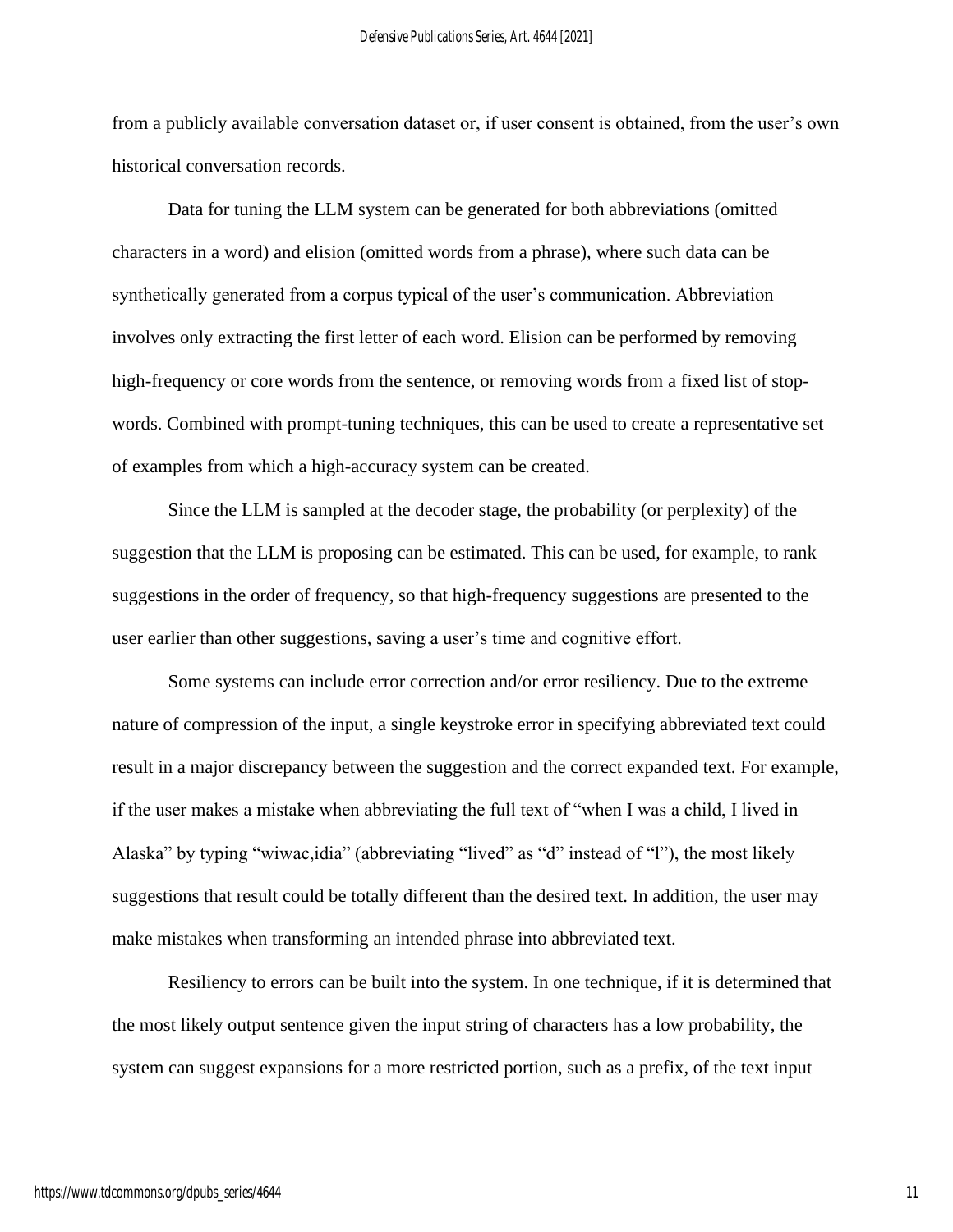instead. This allows the LLM to process the text input iteratively, e.g., multiple LLM steps can be chained to achieve multi-step processing. In the example above, only the first portion "wiwac" can be processed and suggestions provided by the system, and the user can be prompted to enter the rest of the text input. Second, in the case of systematic errors (e.g., wrongly assuming the word 'genius' starts with 'j'), suggestions can be made internally for alternatives that replace these characters with likely corrections, and the system can suggest the most probable predictions from those substitutions with a message similar to "Did you mean…"

Other models can also be used. For example, n-gram language models, Recurrent Neural Network (RNN) based language models (e.g., Long Short Term Memory (LSTM) RNN based language models), or new Transformer based language models can be used. Simpler characterbased language models can also be used. Decoding of abbreviations can be performed by a finite-state transducer (FST).

## User Interface

A user interface module (120) receives suggestions (122) of expanded text from the suggestion module and presents a user interface on a display screen (124) or other output component of the device to receive input and display the suggestions.



**Fig. 2: Example user interface for providing expanded text suggestions**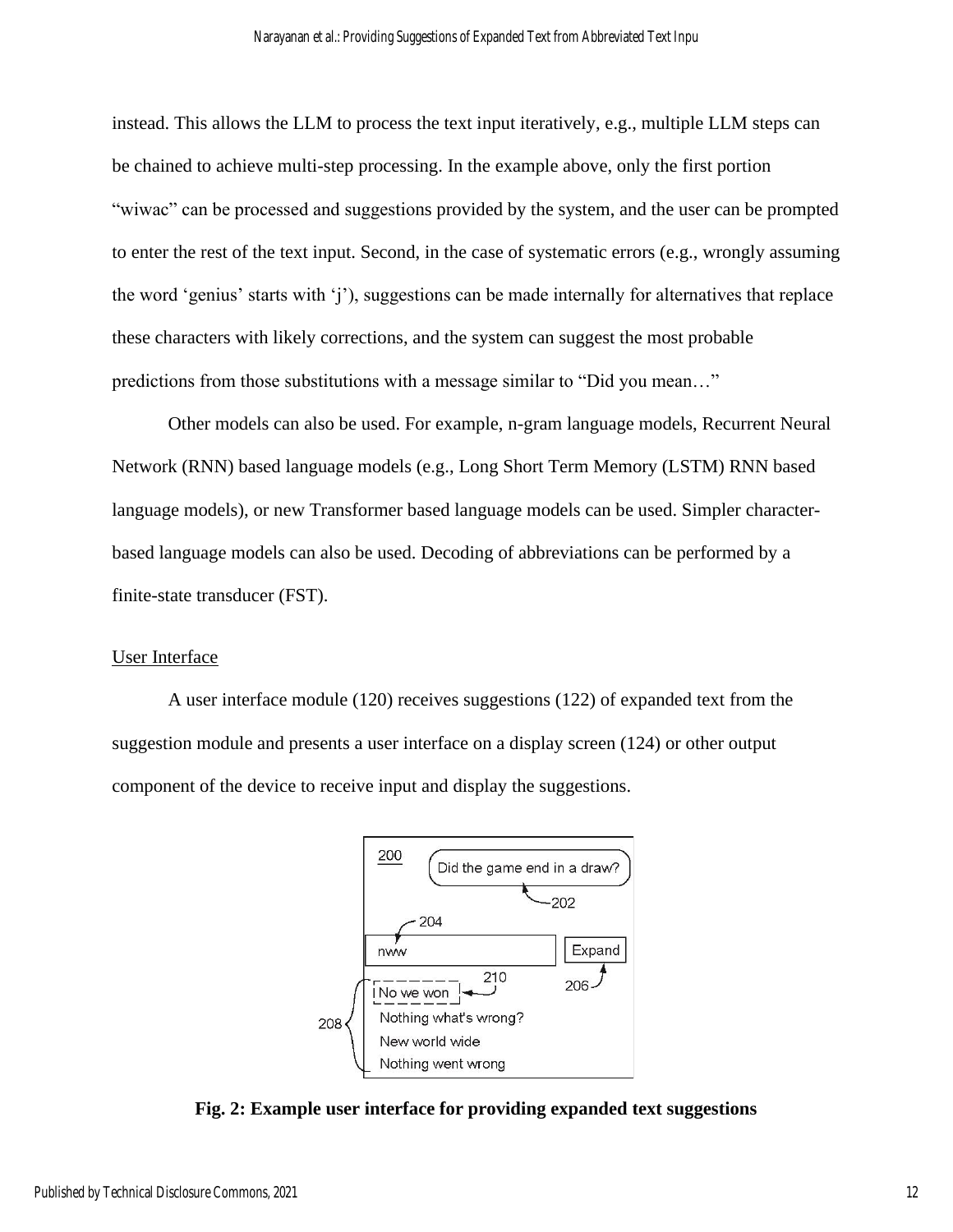One example of a user interface (200) that provides suggestions to expand abbreviated input text is shown in Fig. 2. In this example, a first user is in an ongoing chat conversation with a second user who has input a previous message (202) in the conversation. The first user inputs abbreviated text (204) in an input field using an onscreen keyboard, and also selects an expand button (206) to request suggestions from the device that expand the abbreviated text. The abbreviated text and previous message (as context) are sent to the suggestion module on the device, which determines a set of suggestions (208). The first user selects the first suggestion (210), which is then output by the device in the chat conversation.

A variation of the user interface omits the expand button, and may execute the suggestion system every time the user inputs a character, thus displaying various relevant suggestions dynamically. This lets the user know when the system starts diverging from their desired output, at which point the user can pick a prefix match, or backtrack (e.g., delete one or more characters of the input) to cause a suggestion to be displayed that is a closer match to the desired expansion.

Some systems can provide additional features. For example, for some words, the expansion may be so variable that the system cannot reasonably guess what the user wants to say. In this case, the system can make a partial suggestion. In one example, after a previous message (context) of "What do you want to do today?", the abbreviation "iwltgttm" is input by the user. The system determines the prefix "I would like to go" for the portion "iwltg" of the input (or "I would like to go to the" for portion "iwltgtt"), and can suggest a few different expansions for the letter m (e.g., "museum," "movies," or "mall"). If none of the suggestions for "m" are desired, the user can select the prefix and then input the abbreviated text again, or type out the remaining full word(s) manually. This can be implemented by displaying matches against a prefix instead of strictly filtering only for matches against the entire abbreviated text. A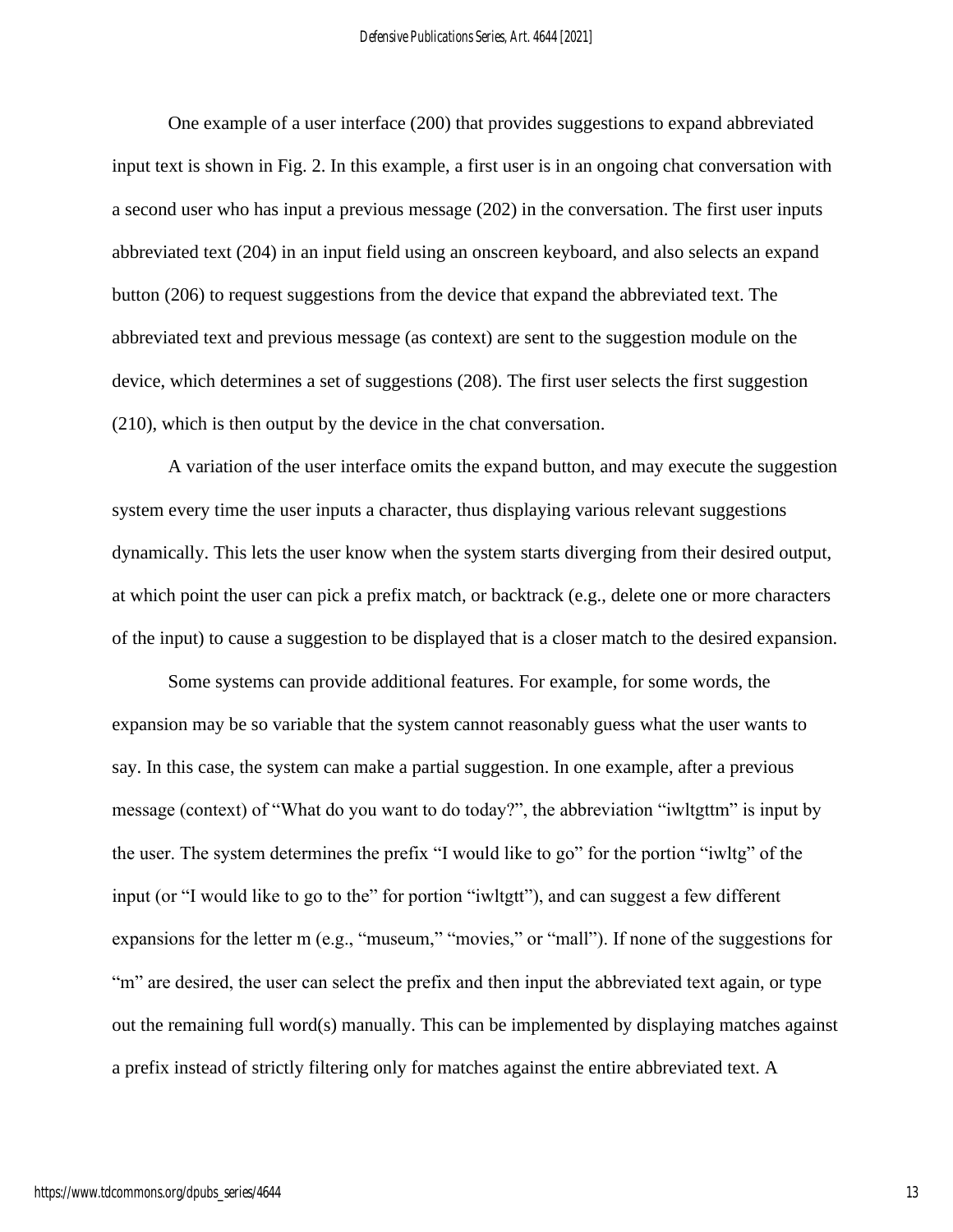variation of this feature can allow the user to specify a number after selecting a suggestion, which indicates the number of contiguous words of the suggestion to select. For example, if the user intends to say "I would like to go to Tijuana, Mexico," the user can select a suggestion that matches a portion of the intended words ("I would like to go to the museum") and then type "6", such that the first six words of the suggestion are selected for output.

Other variations can improve input speed. For example, once the user has selected the expand button, the user can type additional characters which are fed to a filtering algorithm as potential second letters of words. In the example above, after the user inputs "iwltgttm", the system can enter an extra-filtering mode. If the user intended the letter "m" to be the word "metro", the user could now type the letter "e." The system then does further sampling of the LLM, and filters for matches where the letter "e" matches the second letter of any word. Thus, if the user types the letter "o" after expansion, the system could make suggestions like "I would like to go to the *movies***"** but also suggestions like "I would *love* to go to the museum." Each additional input decreases the entropy of the system, allowing users to constrain the suggestion algorithm further.

In this manner, significant keystroke gains can be achieved, while ensuring that the accuracy of the system is high enough, and the user's cognitive burden low enough, to be useful to the user. The described techniques can be utilized to improve text entry in various operating systems, applications (e.g., messaging, email, word processing, etc.), and virtual keyboards. A cloud application programming interface (API) that incorporates the described text expansion and entry services can also be provided.

Users are provided with options to grant permissions to and/or to disable described features entirely. The various features of the system are implemented only with user permission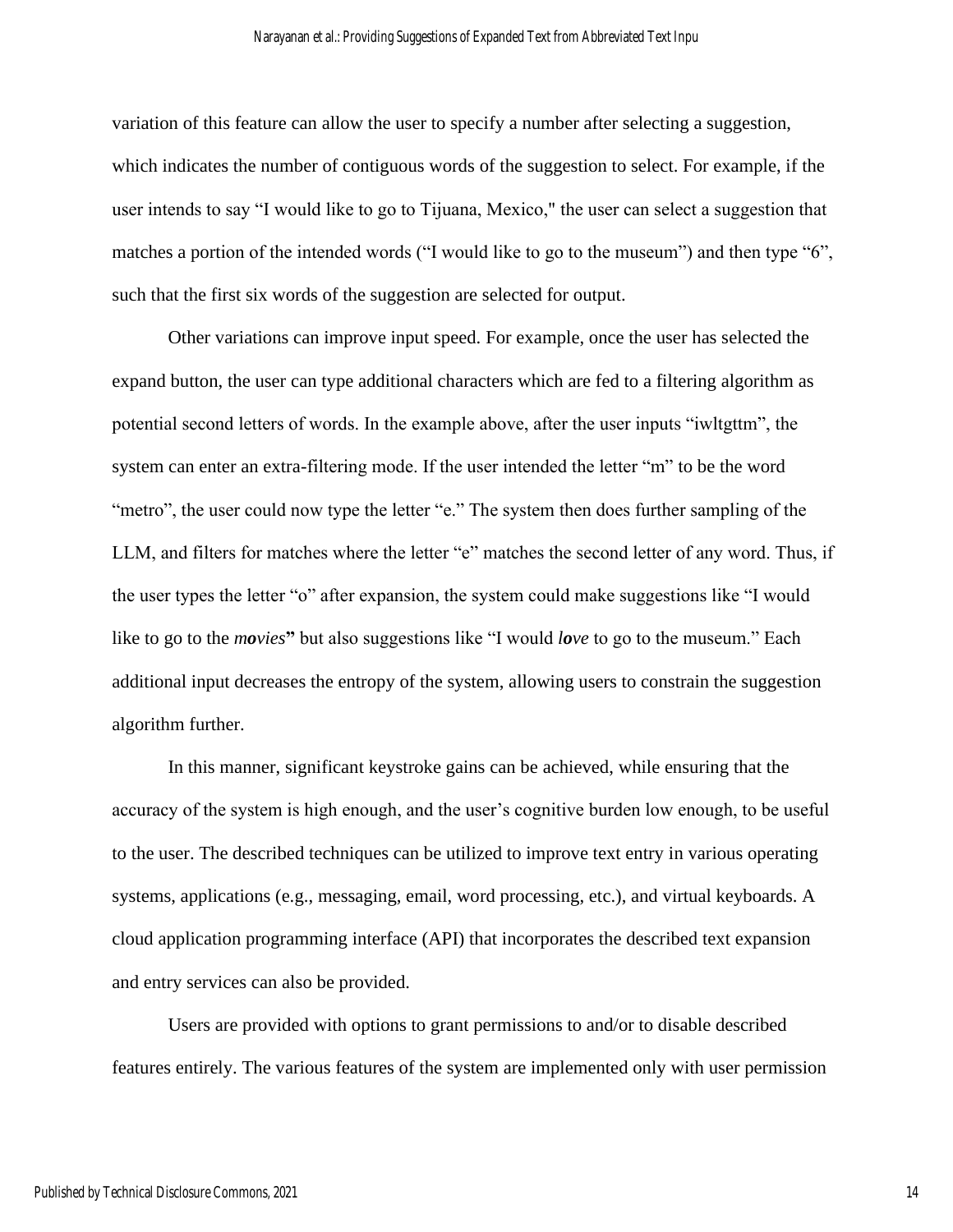to access user information that serves as input to the system (e.g., user messages, camera and microphone input, a user's location, user context information, a user's preferences, etc.). Users may be provided with controls allowing the user to make an election as to both if and when systems, programs or features described herein may enable collection of user information, and if the user is sent content or communications from a server. Certain techniques are not implemented if users deny permission. In addition, certain data may be treated in one or more ways before it is stored or used, so that personally identifiable information is removed. For example, a user's identity may be treated so that no personally identifiable information can be determined for the user. Thus, the user may have control over what information is collected about the user, how that information is used, and what information is provided to the user.

#### **CONCLUSION**

This disclosure describes techniques to provide suggestions of expanded text from abbreviated or compressed text that has been input by a user. A language model is used to determine and present the most likely full words and phrases that match user intent based on the user's abbreviated text input, such as the first letter of each word of a phrase and/or omission of one or more words of the phrase. The described techniques can greatly improve speed of text entry to devices via a keyboard or other input modality, and can thereby improve the rate of communications to enable natural, real-time conversation in text conversations.